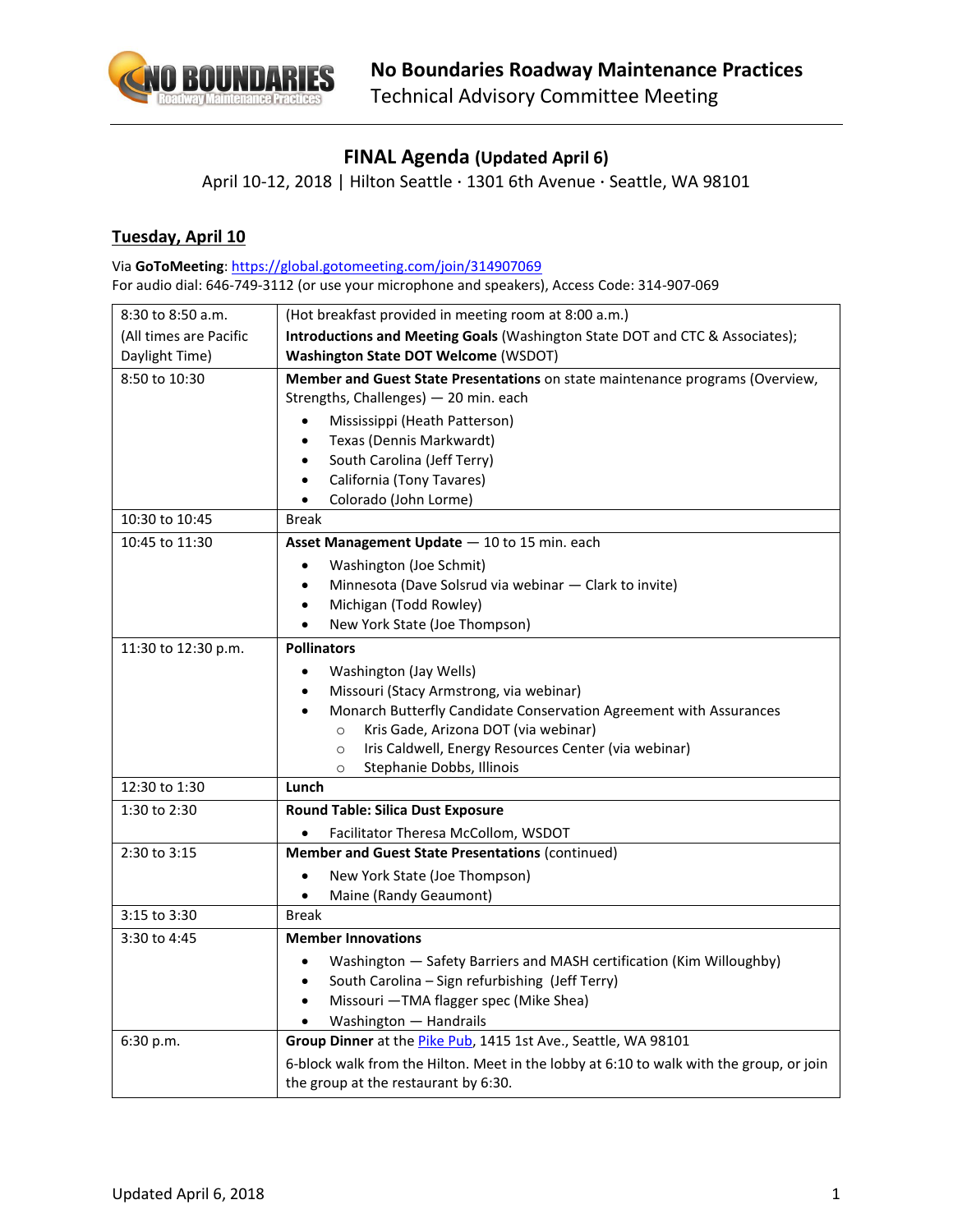

## **Wednesday, April 11**

Via **GoToMeeting** (during meeting room sessions):<https://global.gotomeeting.com/join/314907069> For audio dial: 646-749-3112 (or use your microphone and speakers), Access Code: 314-907-069

| 8:00 a.m.                                | (Hot breakfast provided in meeting room)                                                                                                                                                                                                                                                                                                                                                                                                              |
|------------------------------------------|-------------------------------------------------------------------------------------------------------------------------------------------------------------------------------------------------------------------------------------------------------------------------------------------------------------------------------------------------------------------------------------------------------------------------------------------------------|
| (All times are Pacific<br>Daylight Time) | Welcome                                                                                                                                                                                                                                                                                                                                                                                                                                               |
| 8:00 to 8:30                             | No Boundaries Website and Innovations Database                                                                                                                                                                                                                                                                                                                                                                                                        |
|                                          | Brian Hirt and Diana Clonch                                                                                                                                                                                                                                                                                                                                                                                                                           |
| 8:30 to 9:45                             | <b>Round Table: Roadway Maintenance Surface Treatments</b>                                                                                                                                                                                                                                                                                                                                                                                            |
| 9:45 to 10:00                            | <b>Updates from Related Pooled Funds</b>                                                                                                                                                                                                                                                                                                                                                                                                              |
|                                          | Clear Roads (Brian Hirt)                                                                                                                                                                                                                                                                                                                                                                                                                              |
| 10:00 to 10:30                           | Alaskan Way Viaduct Replacement Program                                                                                                                                                                                                                                                                                                                                                                                                               |
|                                          | Overview and maintenance considerations (David Sowers)                                                                                                                                                                                                                                                                                                                                                                                                |
| 10:30 to 5:00 p.m.                       | <b>Field visits:</b>                                                                                                                                                                                                                                                                                                                                                                                                                                  |
|                                          | Boat tour of Interstate 90 floating bridges                                                                                                                                                                                                                                                                                                                                                                                                           |
|                                          | Alaskan Way Viaduct replacement tunnel                                                                                                                                                                                                                                                                                                                                                                                                                |
|                                          | NOTES:                                                                                                                                                                                                                                                                                                                                                                                                                                                |
|                                          | Please bring a hard toe (hiking or steel toe) boot or shoe $-$ no tennis shoes $-$<br>for safety during the tunnel tour. Jay will provide the other safety equipment<br>for the tunnel and boat tours. He will conduct a safety run through before we<br>leave.<br>We will have a late lunch (1:30 p.m.) back at the hotel between the bridge tour<br>and the tunnel tour. We will have snacks available for folks to take with them<br>on the tours. |